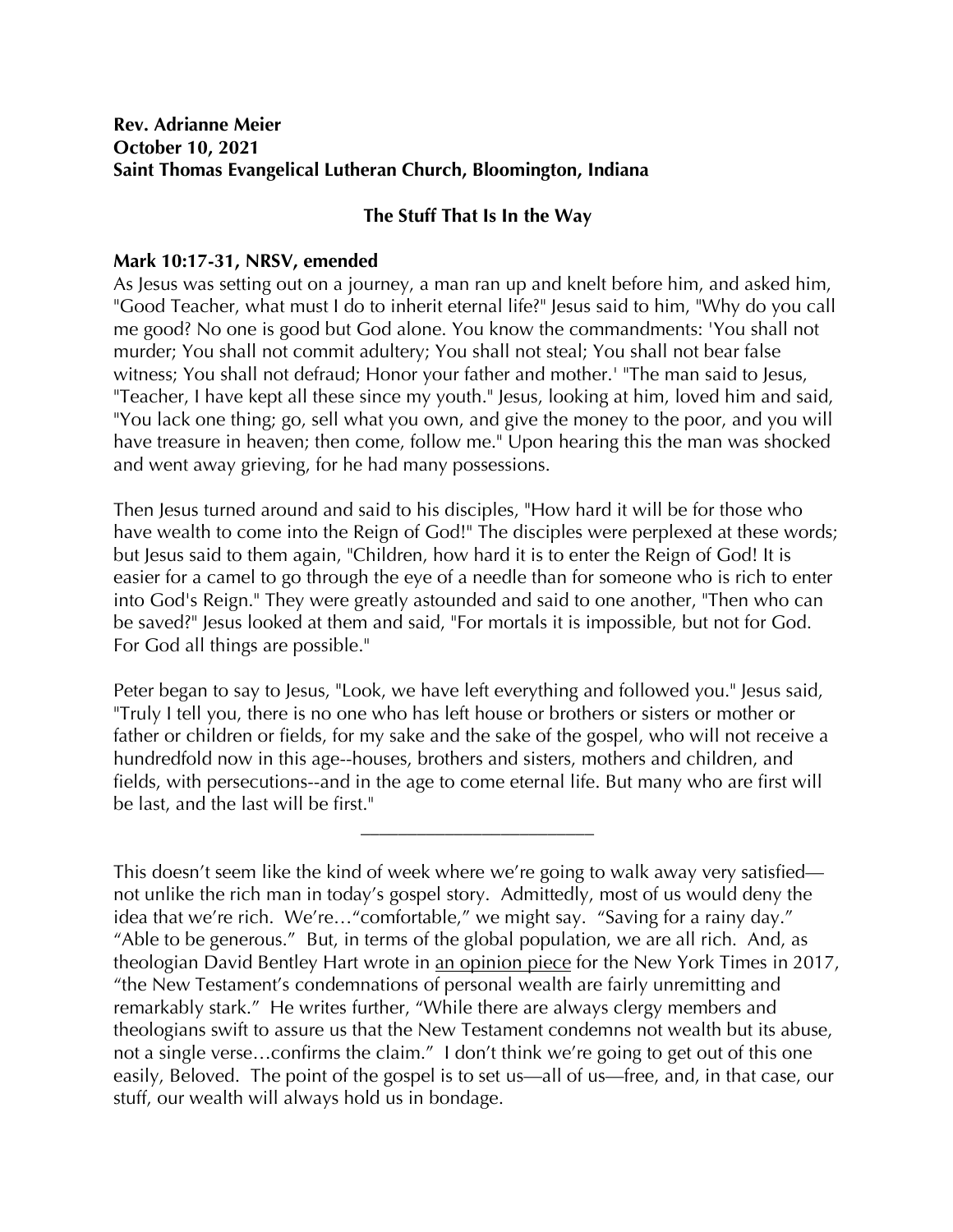Jesus's conversation with the person we generally call "the Rich Young Man"…it's a packed conversation, and the devil—well, maybe the gospel, I'm not sure…whatever it is—it's in the details. Jesus is on the way to Jerusalem. Where he was once wandering from town to town, now, there is a directness to his route, and he is clear with his disciples that they are headed not just to Jerusalem, but to Golgotha, to the cross. Every word Mark writes in this gospel makes abundantly clear that the lens for understanding all of it is the cross and the resurrection, always Good Friday and Easter Sunday. So, that's the scene. They're on their way to the cross. And, while they are on their way, a man comes up, "Good teacher," he says, "what must I do to inherit eternal life?" The question says everything - it is, essentially, asking for a checklist. Just tell me what I have to do, Jesus, and I'll do it. Tell me what I have to do to be good. Boy, do I get that question. If Jesus would just *tell* us, it would be so much easier. It is the plea behind our words every time we try to use the phrase, "Scripture says" as a stopper in a debate, pretending that the contradiction isn't just a few pages away. If only God would just *tell* us what to do to be good. Hmm, Jesus replies, I think you might be missing the point. God is good. People are people.

Even so, Jesus sizes him up - his lavish robes, jewelry, perhaps, his accent or lack thereof and then Jesus verifies that this wealth hasn't been made in sinful ways. He didn't kill someone for it, take it dishonestly; he wasn't like the prodigal son of Luke's gospel, wasting away his inheritance while his parents were still living. And the man is all, "sure," "yes," that he kept the law, that he *was* a *good* Jew, that's why he's come to the *good* teacher. We, too, have made our way honestly, through hard work and perseverance, which function as law in our day. But if we so much as glance in our rearview mirror, we might see that the we've polluted the road we're on. We might see the real, bodily cost of everything we've ever gotten cheap—the dollar store "steals," the fast fashion, the lithium ion batteries that fuel every electronic we own—each of these with a high human cost (what does that phrase even mean, really?). Just like the young rich man, we've checked all the boxes, but we don't have to dig very far to start finding problems. Like the young, rich man, we stare at Jesus, expectantly. In our heart's we're probably hoping to hear what he's said in parables: "Well done, good and faithful servant." But that is not what we're going to get. Jesus tells him something that is hard no, check that, Jesus tells him something that is impossible: give it all away. But, before that, and this is what it says, I'm not paraphrasing, Jesus looked at him, and Jesus loved him. Jesus tells the rich young man something impossible, but, first, *Jesus loves him*.

Make no mistake, I know who I am in this story. I am this rich young person, grasping tightly to my self-righteousness in one hand and my all my stuff in the other. And when Jesus tells him to give it all away, I, too, am positively stricken. I know how much I have: the brimming cabinets, the bulging closets, the collections of bric-a-brac, this or that squirreled away for a rainy day, for a disaster. And more: the future I'm hoping for my children, the travel I'm planning, the retirement I hope to one day have. How can I give it all away? And, the disciples, those scoundrels who have, yes, left behind their family, by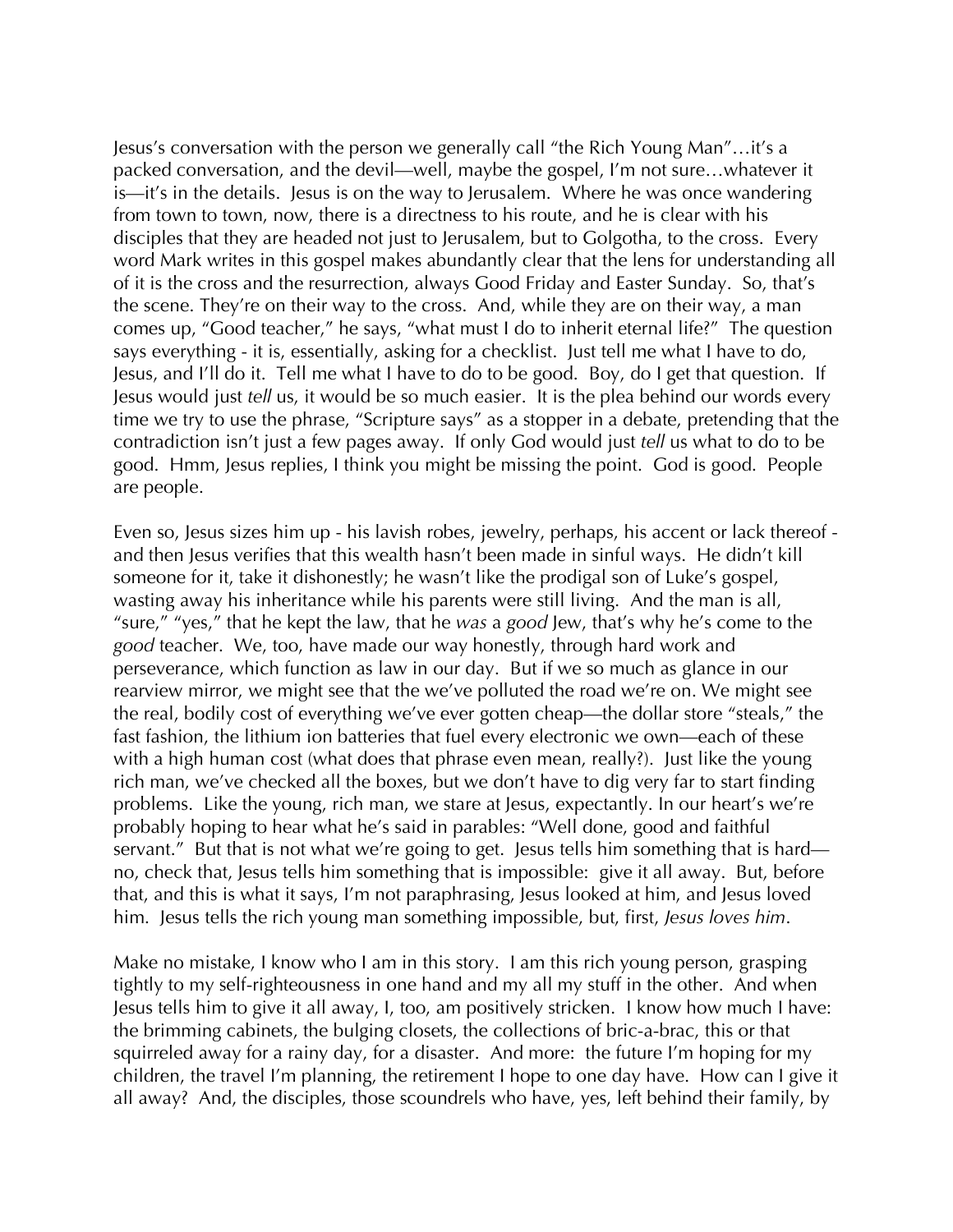which they mean they literally left their old man in the boat, alone. To their self-assured comment, Jesus promises it all back, but, yes, with a hefty side of persecutions. No wonder they *all* walk away sad, eventually. After all, who is left in the end to witness the cross, the resurrection, which Jesus keeps saying it is all about? Who is left to witness Jesus's self-giving love?

Well, that's just the thing. Who is left? At the end, it is the women, the children, the crippled, the blind, the deaf, the demon-possessed. Those who have nothing and so stand to gain everything. The first witnesses of the cross, who tongue is tied in fear. Who will hear their message when they say "I am finally free!" Is this not what we might hear when we give it all away?

I don't know, because I can't do it. But surely Jesus knew this man would not give it away, could not leave it behind, could not lift this cross, and yet Jesus loved him still. This rich young man is the only person in Mark's gospel that Jesus calls to follow and who refuses to do so. And this is the only place in Mark's gospel where it says that Jesus loves a person. This man didn't measure up—not even close. Jesus lists some of the commandments, some of the laws, but leaves out the few the man clearly didn't follow coveting, idolatry. This man is not good—not good enough, not by a long shot. He is not good, but God alone is good. He cannot love, but God is love. He cannot give it all away, but God gives up everything for him, for us, for the universe.

I don't say this to tidy everything up and get us off the hook, Beloved. We are bound to our stuff, and our riches will stand between us and the fullest understanding of the gospel. We depend on our wealth to save us, as if that rainy day or disaster is the worst thing that could befall us. And while we are worried about what may only be a bad dream, our neighbor is *living their worst nightmare*. We have the opportunity to set them free, and experience release ourselves, but we remain bound, and so does our neighbor. The gospel is meant to set us free, together with all God made, it is what we were made to depend on, and as long as we depend on our stuff, our status, our wealth, we remain bound. What we have will always stand in our way. There isn't an easy answer here, because this is a text we are meant to wrestle with for our entire lives. Jesus is obtuse here, but he still makes clear that the law—the thing that binds us—will often put us in impossible situations. Impossible situations to choose the good. Impossible situations to do what is right. Spend time volunteering or time with your teen? Save for the future or be generous today? Do we help domestically or internationally? House people or feed them? Save bodies or save souls? These are impossible situations for us, but not for God.

What then, does God really ask of us? Are we supposed to give it all away? Yes. Will we be able to do that? No. It is impossible for us.

And so we do the only faithful thing we can do, we wrestle with the text, squeeze from it every drop of Good News. We sometimes give and give and give until it is a sacrifice that for a millisecond might mirror God's own benevolence and self-giving love. And when